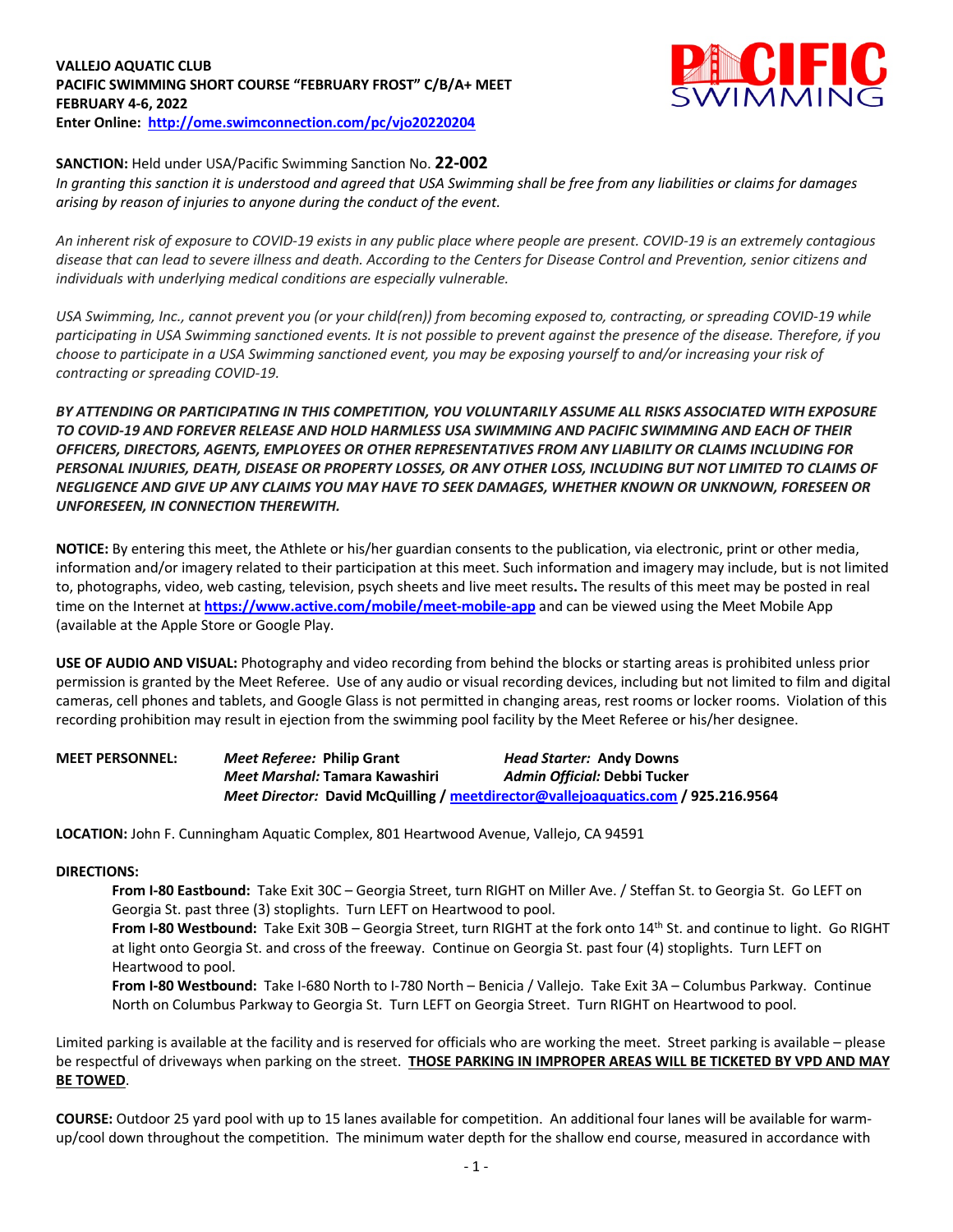Article 103.2.3, is 6'0" at the start end and 6'0" at the turn end. In accordance with Article 104.2.2C(4) the competition course has been certified. A copy of the certification is on file with USA Swimming.

**TIME:** Meet will begin at 5:00 PM on Friday with warm-ups from 3:30 PM to 4:45 PM. Meet shall begin at 9:00 AM on Saturday and Sunday with warm-ups from 7:30 AM to 8:45 AM. A special warm-up time for 8 and under Athletes only will be held on Saturday and Sunday from 8:30 AM to 8:45 AM.

**RULES: •** Current USA and Pacific Swimming rules and warm-up procedures will govern the meet. A copy of these procedures will be posted at the Clerk-of-Course.

• The local facilities guidelines, restrictions and interpretation of the local public health guidelines shall be followed at this meet.

• All applicable adults participating in or associated with this meet, acknowledge that they are subject to the provisions of the USA Swimming Minor Athlete Abuse Prevention Policy ("MAAPP"), and that they understand that compliance with the MAAPP policy is a condition of participation in the conduct of this competition.

- All events are timed finals.
- All events are seeded to swim fast to slow.
- Events and heats may be combined at the discretion of the Meet Referee.
- Athletes may compete in 1 event maximum on Friday and 4 events maximum each day on Saturday and Sunday.
- All Athletes ages 12 and under should complete competition within four (4) hours.

• Entries will be accepted until the number of splashes exceeds the estimated timeline, per the "Four-Hour Rule," based on the Athletes age and gender.

**•** If local conditions warrant it the Meet Referee, with the concurrence of the Meet Director, may require a mandatory scratch down. Immediate cash refunds will be made for any mandatory scratches.

• **All Coaches and Officials must wear their USA Swimming membership cards in a visible manner. Deck Pass may be used to prove registration status.**

**•** The 400 I.M., 1650, 500, and 1000 Freestyles will be held as "open" events. "Open" events will not be awarded. **There is a minimum seed time that shall have been met for each of the Open events.** Any athlete who can meet or exceed the minimum entry time may enter the "open" events regardless of age. Entry times for OPEN events with a minimum time standard (see Schedule of Events listed on Page 6) which cannot be proven using the Pacific Swimming database may be verified by a complete set of meet results or verified by the athlete's coach, either of which may be presented upon checkin. (Refer to Pacific Swimming Rule 4A2).

• Athletes entering the 1650, 500, and 1000 Freestyle events shall provide their own timers and lap counters.

**ATTENTION HIGH SCHOOL ATHLETES:** If you are a High School Athlete in season, you need to be Unattached from this meet. It is the Athlete's responsibility to be Unattached from this meet. You can un-attach at the meet if necessary. This does not apply to Athletes swimming under the rules of the Nevada Interscholastic Activities Association (NIAA).

**UNACCOMPANIED ATHLETES:** Any USA Swimming Athlete-Member competing at the meet must be accompanied by a USA Swimming Member-Coach for the purposes of Athlete supervision during warm-up, competition and warm-down. If a Coach-Member of the Athlete's USA Swimming Club does not attend the meet to serve in said supervisory capacity, it is the responsibility of the Athlete or the Athlete's legal guardian to arrange for supervision by a USA Swimming Member-Coach. The Meet Director or Meet Referee may assist the Athlete in making arrangements for such supervision; however, it is recommended that such arrangements be made in advance of the meet by the Athlete's USA Swimming Club Member-Coach.

**RACING STARTS:** Athletes must be certified by a USA Swimming member-coach as being proficient in performing a racing start or must start the race in the water. It is the responsibility of the Athlete or the Athlete's legal guardian to ensure compliance with this requirement.

**RESTRICTIONS:** • Smoking and the use of other tobacco products is prohibited on the pool deck, in the locker rooms, in spectator

- seating, on standing areas and in all areas used by Athletes, during the meet and during warm-up periods.
- Sale and use of alcoholic beverages is prohibited in all areas of the meet venue.
- No glass containers are allowed in the meet venue.
- No propane heater is permitted except for snack bar/meet operations.
- All shelters must be properly secured.
- Deck Changes are prohibited.
- No pets are allowed on deck, other than service assistance animals.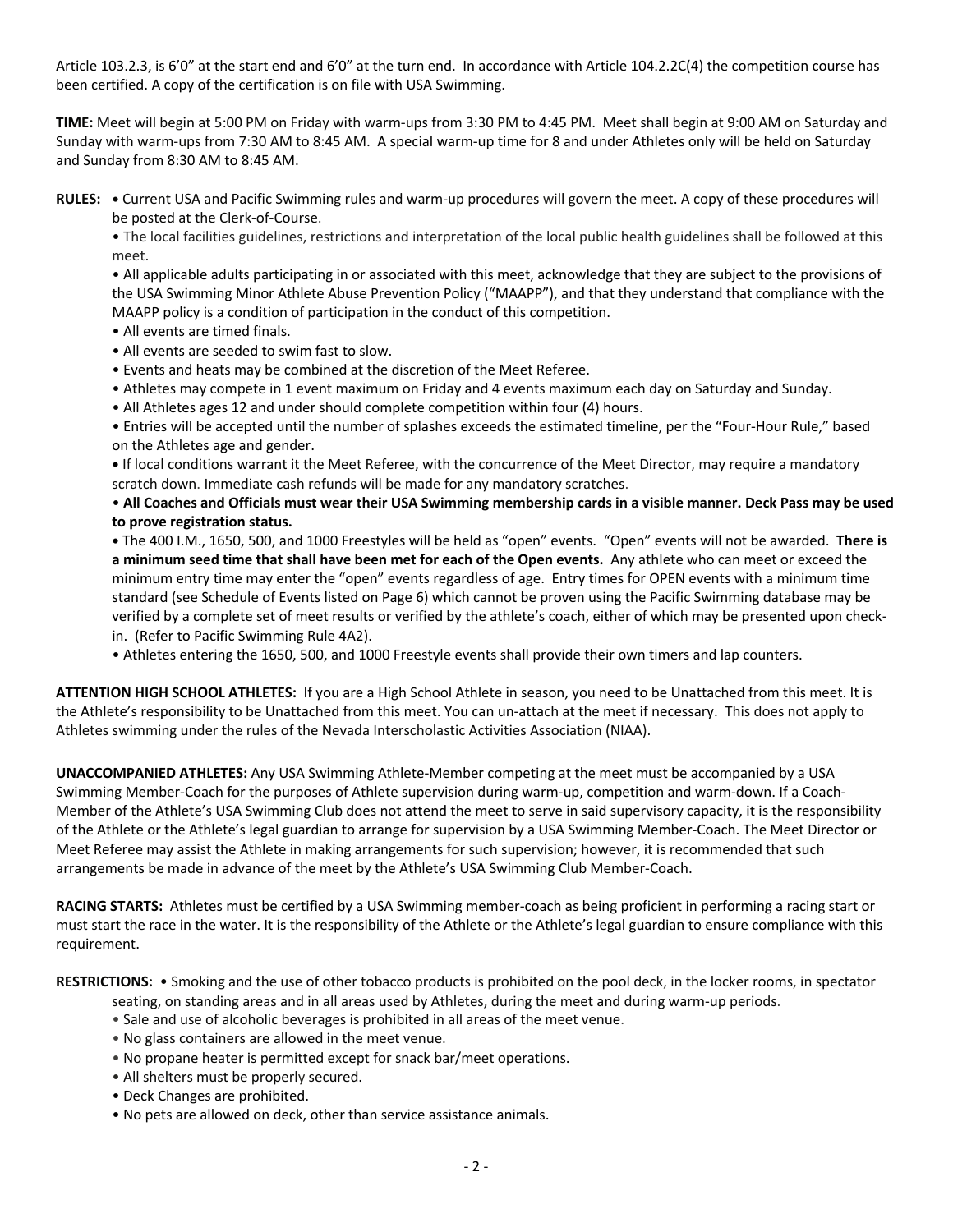• Destructive devices, to include but not limited to, explosive devices and equipment, firearms (open or concealed), blades, knives, mace, stun guns and blunt objects are strictly prohibited in the swimming facility and its surrounding areas. If observed, the Meet Referee or his/her designee may ask that these devices be stored safely away from the public or removed from the facility. Noncompliance may result in the reporting to law enforcement authorities and ejection from the facility. Law enforcement officers (LEO) are exempt per applicable laws.

• Operation of a drone, or any other flying apparatus, is prohibited over the venue (pools, Athlete/Coach areas, Spectator areas and open ceiling locker rooms) any time Athletes, Coaches, Officials and/or Spectators are present.

• Pop-ups and tents will not be allowed on deck, except at the West End of the pool. For Fire and Safety Purposes, the Coaches' Area is for Coaches only. Athletes may check-in with their coaches but cannot stay there.

**ELIGIBILITY:** • Athletes must be current members of USA Swimming and enter their name and registration number on the meet entry card as they are shown on their Registration Card. If this is not done, it may be difficult to match the Athlete with the registration and times database. The meet host will check all Athlete registrations against the SWIMS database and if not found to be registered, the Meet Director shall accept the registration at the meet (a \$10 surcharge will be added to the regular registration fee). Duplicate registrations will be refunded by mail.

• Athletes in the "A" Division must have met at least USA Swimming Motivational "A" minimum time standard. Athletes in the "B" Division must have met at least the listed "B" minimum time standard. All entry times slower than the listed "B" time standard will be in the "C" Division.

• Entries with **"NO TIME" will be accepted (Exception – Open Events, see rules).**

• Entry times submitted for this meet may be checked against a computer database and may be changed in accordance with Pacific Swimming Entry Time Verification Procedures.

• Athletes with a disability are welcome to attend this meet and should contact the Meet Director or Meet Referee regarding any special accommodations on entry times and seeding per Pacific Swimming policy.

• Athletes 19 years of age and over may compete in the meet for time only, no awards. Such Athletes must have met standards for the 17-18 age group.

• The Athlete's age will be the age of the Athlete on the first day of the meet.

**ENTRY FEES:** \$4.50 per event plus an \$8.00 participation fee per Athlete. Entries will be rejected if payment is not sent at time of request. No refunds will be made, except mandatory scratch downs.

**ONLINE ENTRIES: To** enter online go to **http://ome.swimconnection.com/pc/vjo20220204** to receive an immediate entry confirmation. This method requires payment by credit card. Swim Connection, LLC charges a processing fee for this service, equal to \$1 per Athlete plus 5% of the total Entry Fees. Please note that the processing fee is a separate fee from the Entry Fees. If you do not wish to pay the processing fee, enter the meet using a mail entry. **Entering online is a convenience, is completely voluntary, and is in no way required or expected of an Athlete by Pacific Swimming.** Online entries will be accepted through Wednesday January 26, 2022**.**

**MAILED OR HAND DELIVERED ENTRIES**: Entries must be on the attached consolidated entry form. Forms must be filled out completely and printed clearly with Athlete's best time. Entries must be postmarked by midnight, Monday, January 24, 2022, or hand delivered by 6:30 p.m. Wednesday, January 26, 2020. No late entries will be accepted. Requests for confirmation of receipt of entries should include a self-addressed envelope.

**Make check payable to**: **Vallejo Aquatic Club**

| <b>Mail entries to: VJO Meet Director</b> | <b>Hand deliver entries to: VJO Meet Director</b> |                       |
|-------------------------------------------|---------------------------------------------------|-----------------------|
| Re: Swim Meet Entries                     |                                                   | Re: Swim Meet Entries |
| P.O. Box 5846                             |                                                   | 801 Heartwood Ave.    |
| Vallejo, CA 94591-5846                    |                                                   | Vallejo, CA 94589     |
|                                           |                                                   |                       |

**CHECK-IN:** The meet will be deck seeded. Athletes must check-in at the Clerk-of-Course. No event shall be closed more than 30 minutes before the scheduled start of the session. Prior to 10:30 AM, close of check-in shall be no more than 60 minutes before the estimated time of the start of the first heat of the event. **Close of check-in for all remaining events for that day shall be at 10:30 AM.** Athletes who do not check in will not be seeded and will not be allowed to compete in that event. Athletes who wish to scratch from an event after the close of check-in are required to inform the Referee on the starting end of the competition course.

**SCRATCHES:** Any Athletes not reporting for or competing in an individual timed final event that they have checked in for/entered shall not be penalized.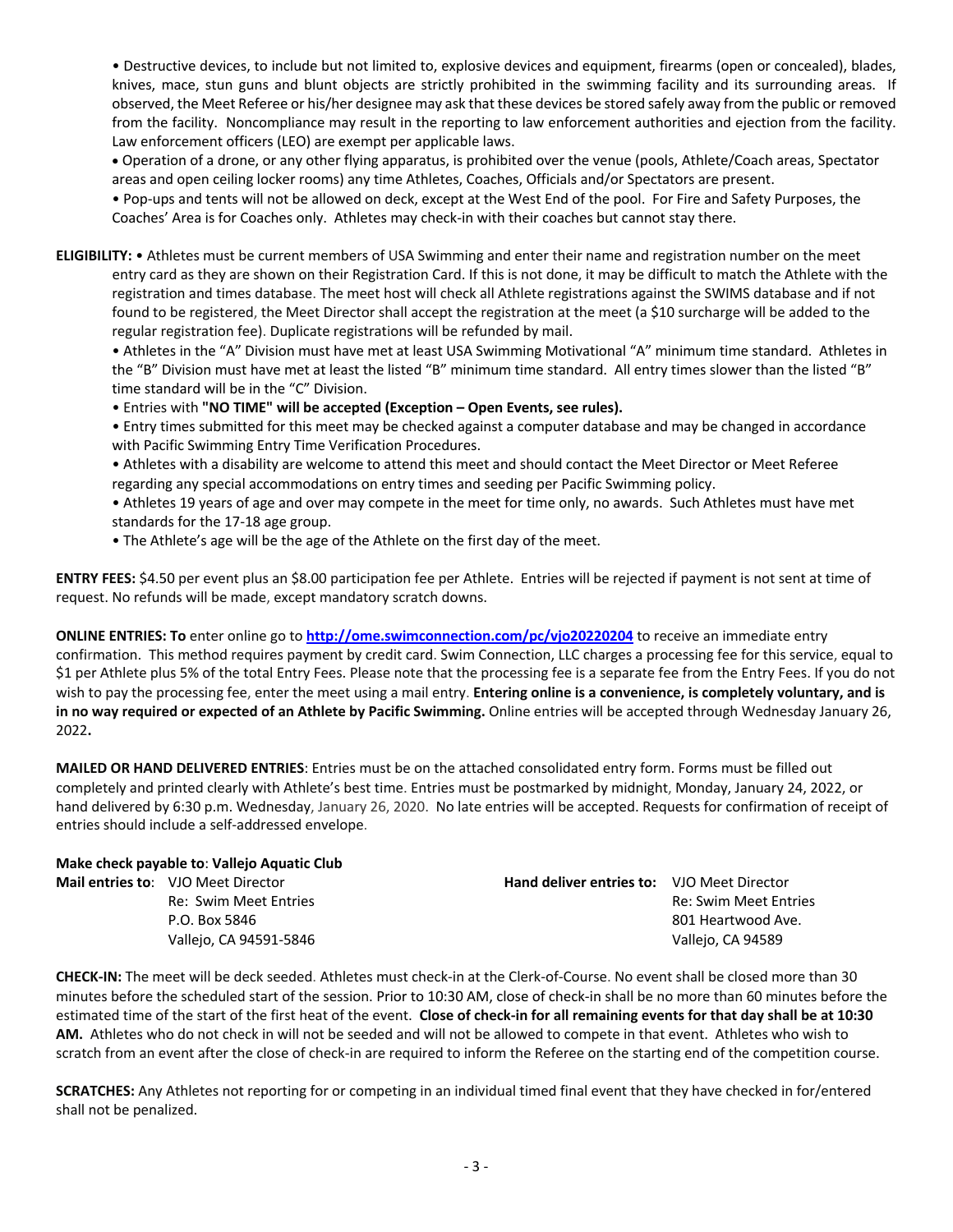**AWARDS:** Ribbons will be awarded to 1st through 8th place finishers in the A+, B, and C Divisions for each event and age group. 13 & over events will be awarded as 13-14, 15-16, 17-18 Age Groups. Athletes aged 19 and over shall not be awarded. "A" medals shall be awarded to athletes achieving new "A" times swum during this meet only. Open events shall not be awarded. **ADMISSION:** Free. Meet Programs will be available through the Meet Mobile app prior to the Meet.

**SNACK BAR & HOSPITALITY:** A snack bar will be available Saturday and Sunday throughout the competition. Coaches and working Officials will be provided lunch. Hospitality will serve refreshments to timers and volunteers.

**MISCELLANEOUS:** No overnight parking is allowed. Facilities will not be provided after meet hours.

**MINIMUM OFFICIALS:** At least seven (7) days prior to the start of the meet, meet management (Meet Director and/or Meet Referee) shall contact a representative from each club participating in the meet, and provide a preliminary inventory of the officials that club is required to provide for each session. Each club shall, by the start of the meet, provide to the Meet Director or designee a list of Officials who have agreed to represent that club during each session of the meet.

At the meet, meet management shall conduct an inventory of officials, and shall compare the number of athletes entered in each session by each club with the number of officials present representing each club. If meet management certifies that a club has not provided sufficient officials for any session of the meet in accordance with the table below, excluding finals in a prelims and finals meet, the club shall be fined \$100 per missing official per session of the meet.

| <b>Club Athletes entered in session</b> | <b>Trained and carded Officials requested</b> |
|-----------------------------------------|-----------------------------------------------|
| $1 - 10$                                |                                               |
| $11 - 25$                               |                                               |
| $26 - 50$                               |                                               |
| $51 - 75$                               |                                               |
| 76-100                                  |                                               |
| 100 or more                             |                                               |

**NOTE:** Zone 3 shall include assigned and working Colorado, Intermediary / Chief Timing Judge, and Computer Operator in the count of officials for a session although these positions are not carded. Zone 3 shall accept uncarded Trainees in the count of officials for up to two sessions. Clubs may use officials "borrowed" from other clubs, or unattached officials at the meet who agree, to fulfill their obligations under the rule.

| <b>FRIDAY</b>     |        |        |  |  |  |  |  |  |  |  |  |
|-------------------|--------|--------|--|--|--|--|--|--|--|--|--|
| February 4, 2022  |        |        |  |  |  |  |  |  |  |  |  |
| <b>8 &amp; UN</b> | 13 & O |        |  |  |  |  |  |  |  |  |  |
| Open 400 IM       |        |        |  |  |  |  |  |  |  |  |  |
|                   | 200 IM | 200 IM |  |  |  |  |  |  |  |  |  |
| Open 1650 FR      |        |        |  |  |  |  |  |  |  |  |  |

| <b>EVENT SUMMARY</b> |  |  |  |  |  |  |  |
|----------------------|--|--|--|--|--|--|--|
|----------------------|--|--|--|--|--|--|--|

|                  | <b>FRIDAY</b> |           |              |                   |                         | <b>SATURDAY</b> |        |       | <b>SUNDAY</b>     |                         |           |        |  |  |
|------------------|---------------|-----------|--------------|-------------------|-------------------------|-----------------|--------|-------|-------------------|-------------------------|-----------|--------|--|--|
| February 4, 2022 |               |           |              |                   | <b>February 5, 2022</b> |                 |        |       |                   | <b>February 6, 2022</b> |           |        |  |  |
| 8 & UN           | $9 - 10$      | $11 - 12$ | 13 & O       | <b>8 &amp; UN</b> | $9 - 10$                | $11 - 12$       | 13 & O |       | <b>8 &amp; UN</b> | $9 - 10$                | $11 - 12$ | 13 & O |  |  |
| Open 400 IM      |               |           | <b>50 FR</b> | <b>50 FR</b>      | 200 FR                  | 200 IM          |        | 50 BK | 50 BK             | 50 BK                   | 200 FR    |        |  |  |
|                  | 200 IM        | 200 IM    |              | 50 FL             | 50 FL                   | 50 FR           | 100 FR |       | 25 FL             | 100 FL                  | 100 FL    | 100 BK |  |  |
| Open 1650 FR     |               |           |              | 25 BK             | 100 BK                  | 50 FL           | 100 FL |       | 100 IM            | 100 IM                  | 100 IM    | 200 FL |  |  |
|                  |               |           | 25 BR        | 50 BR             | 100 BK                  | 200 BK          |        | 50 BR | 100 BR            | 100 FR                  | 50 FR     |        |  |  |
|                  |               |           |              |                   |                         | 100 BR          | 200 BR |       | <b>25 FR</b>      | 100 FR                  | 50 BR     | 100 BR |  |  |
| Open 500 FR      |               |           |              |                   |                         |                 |        |       |                   | Open 1000 FR            |           |        |  |  |

| YAC<br>, 2022 |        |  | <b>SUNDAY</b><br>February 6, 2022 |              |           |              |  |  |  |  |
|---------------|--------|--|-----------------------------------|--------------|-----------|--------------|--|--|--|--|
| $11 - 12$     | 13 & O |  | <b>8 &amp; UN</b>                 | $9 - 10$     | $11 - 12$ | 13 & O       |  |  |  |  |
| 200 FR        | 200 IM |  | <b>50 BK</b>                      | <b>50 BK</b> | 50 BK     | 200 FR       |  |  |  |  |
| <b>50 FR</b>  | 100 FR |  | 25 FL                             | 100 FL       | 100 FL    | 100 BK       |  |  |  |  |
| 50 FL         | 100 FL |  | 100 IM                            | 100 IM       | 100 IM    | 200 FL       |  |  |  |  |
| 100 BK        | 200 BK |  | 50 BR                             | 100 BR       | 100 FR    | <b>50 FR</b> |  |  |  |  |
| 100 BR        | 200 BR |  | <b>25 FR</b>                      | 100 FR       | 50 BR     | 100 BR       |  |  |  |  |
| 0 FR          |        |  | Open 1000 FR                      |              |           |              |  |  |  |  |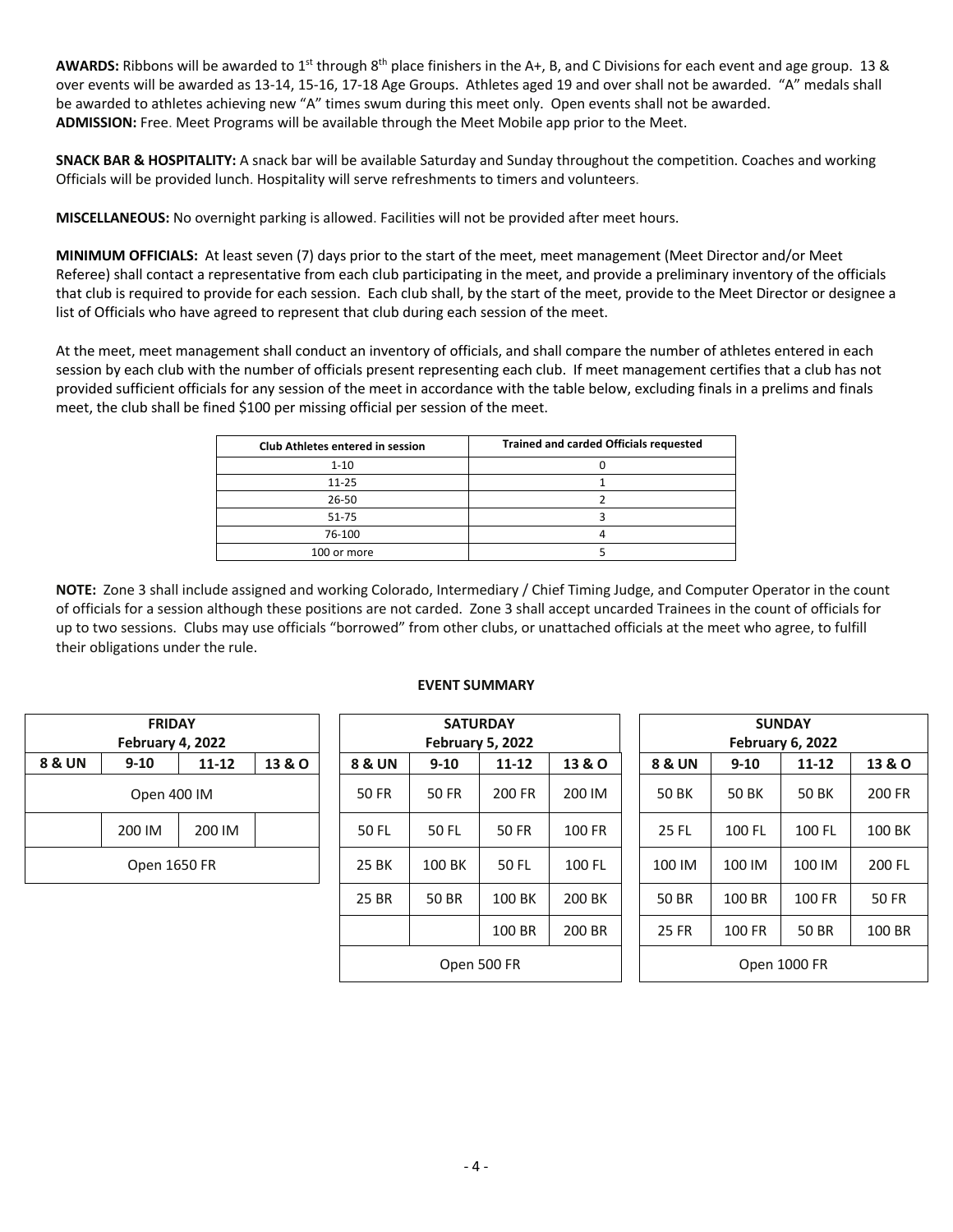## **EVENTS**

|                                                                                                                                                                                                                                                                                         | <b>FRIDAY</b>                           |                         |  |          | <b>SUNDAY</b>                                                                                                                                                                                                                                                                                             |             | <b>SUNDAY</b>    |                                                                                                                                                                                                                                                                                                            |             |  |  |
|-----------------------------------------------------------------------------------------------------------------------------------------------------------------------------------------------------------------------------------------------------------------------------------------|-----------------------------------------|-------------------------|--|----------|-----------------------------------------------------------------------------------------------------------------------------------------------------------------------------------------------------------------------------------------------------------------------------------------------------------|-------------|------------------|------------------------------------------------------------------------------------------------------------------------------------------------------------------------------------------------------------------------------------------------------------------------------------------------------------|-------------|--|--|
|                                                                                                                                                                                                                                                                                         | February 4, 2022                        |                         |  |          | <b>February 6, 2022</b>                                                                                                                                                                                                                                                                                   |             | February 6, 2022 |                                                                                                                                                                                                                                                                                                            |             |  |  |
| Event#                                                                                                                                                                                                                                                                                  | Event                                   | Event#                  |  | Event#   | Event                                                                                                                                                                                                                                                                                                     | Event #     | Event#           | Event                                                                                                                                                                                                                                                                                                      | Event#      |  |  |
| Girls                                                                                                                                                                                                                                                                                   | <b>Age Group</b>                        | <b>Boys</b>             |  | Girls    | <b>Age Group</b>                                                                                                                                                                                                                                                                                          | <b>Boys</b> | Girls            | <b>Age Group</b>                                                                                                                                                                                                                                                                                           | <b>Boys</b> |  |  |
| $1*$                                                                                                                                                                                                                                                                                    | Open 400 I.M.                           | $2*$                    |  | 101      | 13 & O 200 I.M.                                                                                                                                                                                                                                                                                           | 102         | 201              | 13 & O 200 Free                                                                                                                                                                                                                                                                                            | 202         |  |  |
| 3                                                                                                                                                                                                                                                                                       | 9-10 200 I.M.                           | $\overline{4}$          |  | 103      | 11-12 200 Free                                                                                                                                                                                                                                                                                            | 104         | 203              | 11-12 50 Back                                                                                                                                                                                                                                                                                              | 204         |  |  |
| 5                                                                                                                                                                                                                                                                                       | 11-12 200 I.M.                          | 6                       |  | 105      | 9-10 50 Free                                                                                                                                                                                                                                                                                              | 106         | 205              | 9-10 50 Back                                                                                                                                                                                                                                                                                               | 206         |  |  |
| 7@<br>Open 1650 Free<br>8@                                                                                                                                                                                                                                                              |                                         |                         |  | 107      | 8 & U 50 Free                                                                                                                                                                                                                                                                                             | 108         | 207              | 8 & U 50 Back                                                                                                                                                                                                                                                                                              | 208         |  |  |
|                                                                                                                                                                                                                                                                                         |                                         |                         |  | 109      | 13 & O 100 Free                                                                                                                                                                                                                                                                                           | 110         | 209              | 13 & O 100 Back                                                                                                                                                                                                                                                                                            | 210         |  |  |
|                                                                                                                                                                                                                                                                                         |                                         |                         |  | 111      | 11-12 50 Free                                                                                                                                                                                                                                                                                             | 112         | 211              | 11-12 100 Fly                                                                                                                                                                                                                                                                                              | 212         |  |  |
|                                                                                                                                                                                                                                                                                         |                                         |                         |  | 113      | 9-10 50 Fly                                                                                                                                                                                                                                                                                               | 114         | 213              | 9-10 100 Fly                                                                                                                                                                                                                                                                                               | 214         |  |  |
|                                                                                                                                                                                                                                                                                         |                                         |                         |  | 115      | 8 & U 50 Fly                                                                                                                                                                                                                                                                                              | 116         | 215              | 8 & U 25 Fly                                                                                                                                                                                                                                                                                               | 216         |  |  |
|                                                                                                                                                                                                                                                                                         |                                         |                         |  | 117      | 13 & O 100 Fly                                                                                                                                                                                                                                                                                            | 118         | 217              | 13 & O 200 Fly                                                                                                                                                                                                                                                                                             | 218         |  |  |
|                                                                                                                                                                                                                                                                                         |                                         |                         |  | 119      | 11-12 50 Fly                                                                                                                                                                                                                                                                                              | 120         | 219              | 11-12 100 I.M.                                                                                                                                                                                                                                                                                             | 220         |  |  |
|                                                                                                                                                                                                                                                                                         |                                         |                         |  | 121      | 9-10 100 Back                                                                                                                                                                                                                                                                                             | 122         | 221              | 9-10 100 I.M.                                                                                                                                                                                                                                                                                              | 222         |  |  |
|                                                                                                                                                                                                                                                                                         |                                         |                         |  | 123      | 8 & U 25 Back                                                                                                                                                                                                                                                                                             | 124         | 223              | 8 & U 100 I.M.                                                                                                                                                                                                                                                                                             | 224         |  |  |
|                                                                                                                                                                                                                                                                                         |                                         |                         |  | 125      | 13 & O 200 Back                                                                                                                                                                                                                                                                                           | 126         | 225              | 13 & O 50 Free                                                                                                                                                                                                                                                                                             | 226         |  |  |
|                                                                                                                                                                                                                                                                                         |                                         |                         |  | 127      | 11-12 100 Back                                                                                                                                                                                                                                                                                            | 128         | 227              | 11-12 100 Free                                                                                                                                                                                                                                                                                             | 228         |  |  |
|                                                                                                                                                                                                                                                                                         |                                         |                         |  | 129      | 9-10 50 Breast                                                                                                                                                                                                                                                                                            | 130         | 229              | 9-10 100 Breast                                                                                                                                                                                                                                                                                            | 230         |  |  |
|                                                                                                                                                                                                                                                                                         |                                         |                         |  | 131      | 8 & U 25 Breast                                                                                                                                                                                                                                                                                           | 132         | 231              | 8 & & 50 Breast                                                                                                                                                                                                                                                                                            | 232         |  |  |
|                                                                                                                                                                                                                                                                                         |                                         |                         |  | 133      | 13 & O 200 Breast                                                                                                                                                                                                                                                                                         | 134         | 233              | 13 & O 100 Breast                                                                                                                                                                                                                                                                                          | 234         |  |  |
|                                                                                                                                                                                                                                                                                         |                                         |                         |  | 135      | 11-12 100 Breast                                                                                                                                                                                                                                                                                          | 136         | 235              | 11-12 50 Breast                                                                                                                                                                                                                                                                                            | 236         |  |  |
|                                                                                                                                                                                                                                                                                         |                                         |                         |  | 137#     | Open 500 Free                                                                                                                                                                                                                                                                                             | 138#        | 237              | 8 & U 25 Free                                                                                                                                                                                                                                                                                              | 238         |  |  |
|                                                                                                                                                                                                                                                                                         |                                         |                         |  |          |                                                                                                                                                                                                                                                                                                           |             | 239              | 9-10 100 Free                                                                                                                                                                                                                                                                                              | 240         |  |  |
|                                                                                                                                                                                                                                                                                         | The 400 I.M. and the 1650 Free shall be |                         |  |          |                                                                                                                                                                                                                                                                                                           |             | $241+$           | Open 1000 Free                                                                                                                                                                                                                                                                                             | $242+$      |  |  |
| swum fast to slow. The 1650 Free will<br>alternate girl's and boy's heats and may<br>combined at the discretion of the Meet<br>Referee<br>Athletes shall provide their own timers<br>and lap counters for the 1650 Free.<br>Athletes shall have met the Minimum<br>Time Standard below. |                                         |                         |  |          | The 500 Free shall be swum fastest to<br>slowest and will alternate girl's and boy's<br>heats and may be combined at the<br>discretion of the Meet Referee.<br>Athletes shall provide their own timers<br>and lap counters for this event.<br>Athletes shall have met the Minimum<br>Time Standard below. |             |                  | The 1000 Free shall be swum fastest to<br>slowest and will alternate girl's and boy's<br>heats and may be combined at the<br>discretion of the Meet Referee.<br>Athletes shall provide their own timers<br>and lap counters for this event.<br>Athletes shall have met the Minimum<br>Time Standard below. |             |  |  |
| $*6:24.19$<br>@24:53.99                                                                                                                                                                                                                                                                 | Minimum Seed<br>Time                    | $*6:13.09$<br>@24:21.89 |  | #7:08.79 | Minimum Seed Time                                                                                                                                                                                                                                                                                         | #6:57.29    | $+14:48.09$      | Minimum Seed<br>Time                                                                                                                                                                                                                                                                                       | $+14:32.59$ |  |  |

Use the following URL to find the time standards: http://www.pacswim.org/swim-meet-times/standards